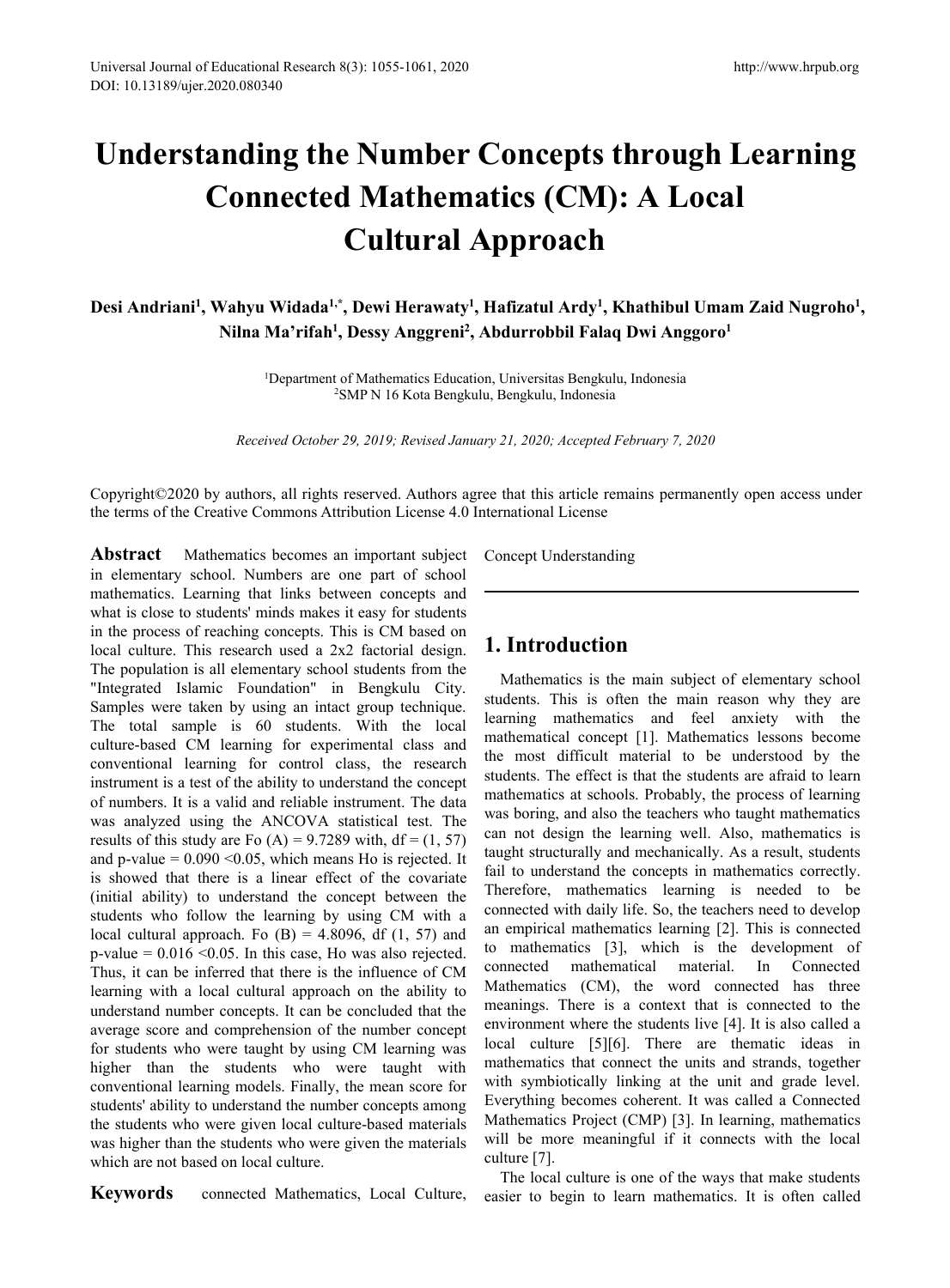ethnomathematics [8]. By starting-point problems that are close to the students' culture, they can easily reach the mathematical concepts, e.g. elementary school students in which they can easily understand the concepts and properties of numbers through CM [3]. The mathematical practices are presented in student-friendly languages. CM included in each unit that is called Mathematical Practice and Thinking Habits. The students are included in Mathematical Reflection, with a more open approach to mathematical problems facing them[4]. It is a learning approach that starts with a realistic mathematical problem. The students who use realistic mathematics learning tools can understand better than the students who study by using the conventional method about the concept of numbers higher [9].

In learning CM, the teacher uses problems to assess the students' thinking. It is done during exploring and summarizing the learning phases [4]. CM has more problems that required students to choose the appropriate operation, function, or form to solve the problem. Also, there are more students' meta-cognition questions [10][11]. Good problems in CM are carefully ordered to achieve the goals of learning mathematics.

Mathematics at school emphasizes on students' understanding facts, concepts, principles, and operations [12]. It is an effort to learn students meaningfully. According to an expert, understanding mathematical concepts is the result of the construction or reconstruction of mathematical objects. In learning connected mathematics, students can build relationships between actions, processes, objects, and other schemes. It can build a mature scheme. This scheme is useful in the problem-solving process. Besides, it can be used as a catalyst in determining connectivity among mathematical objects [13][14]. Therefore, learning mathematics through CM enhances the interconnection process in students' information processing systems.

CM is an inquiry-based mathematics learning approach. Mathematical concepts and principles are very meaningful for students  $[3]$ . It is a series of assignments that are sequentially explored and explored in depth by students. CM helps the students develop a comprehensive understanding of mathematical concepts. In this case, the students focus on problem-solving strategies, communicate their reasons, offer evidence, and use representations [15].

The results of the internal formative evaluation that has been conducted on the Connected Mathematics Project (CMP), found that CMP schools were significantly superior to non-CMP schools. Through CMP, it can be trusted that the program helps students become better problem solvers [16]. CM is even more meaningful if the starting point of learning is based on the local culture. Then, mathematics is a cultural product which means that culture with all its complexity and contestation is an important aspect of mathematics education [14].

Therefore, learning mathematics with a CM approach and based on local culture is a very meaningful learning strategy. That is more realistic learning of mathematics. In ethnomathematics-based mathematics learning, the students' mathematical communication skills are taught with a realistic learning approach higher than those with traditional learning approaches [17]. That also happens for problem-solving skills [18]. Ethnomathematics is playing a very good role as an approach in learning mathematics [5] [19][20].

Action research shows that the exploration of functional relationships and spatial concepts in everyday language using the context of children's experiences is important in mathematics education [21]. Therefore, mathematics has a broader meaning that is something meaningful about mathematical knowledge, mathematical skills and ways of thinking mathematics. It also means that mathematics develops in state embryos involving cultural diversity [22]. The approach in learning CM based on local culture is an approach to learn mathematics thatgives students the broadest opportunity to build their mathematical knowledge with a local cultural starting point. It aims at helping students and teachers develop mathematical knowledge, understanding, and skills while also awareness and appreciation of the enrichment of the relationship between the parts of mathematics and between mathematics with other subjects. CM emphasizes the ability to use mathematical tools, resources, procedures, knowledge, and ways of thinking to make understanding of new situations [23]. The students build a mature scheme that is a student-built bridge for students from real situations or concrete situations to formal mathematics. The students make their models in solving the problems. The model is carried out through a process of abstraction, idealization, and generalization of situations close to students' minds. The students make generalizations and formalizations based on special circumstances of solving contextual problems. Thus, we believe to implement CM based on local culture for mathematics learning at school. So, we want to answer the question 'how the ability to understand the concept of numbers through learning connected mathematics with a local cultural approach?'

# **2. Methods**

The type of research conducted in this study was quasi-experimental research. The place of this research was the "Integrated Islamic" Elementary School in Bengkulu City. The research time was planned for 5 months that begin from the planning until the reporting process, from January 2019 up to May 2019. The population in this study were all elementary school students from the Integrated Islamic Foundation "Al-Fida" in Bengkulu City. The sample of 60 students in this study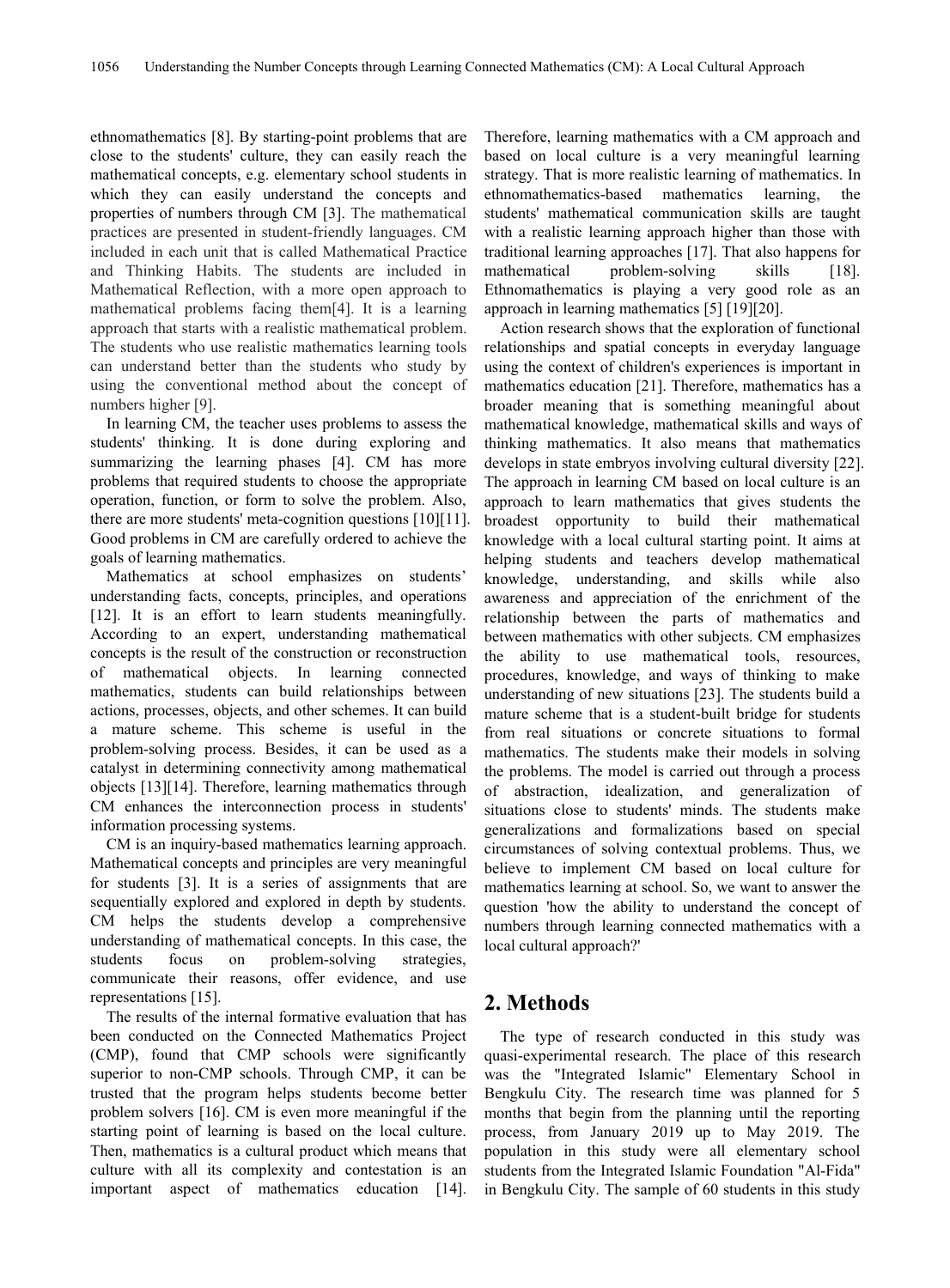was taken by using the intact group technique with the local culture-based CM learning for experimental class and conventional learning for control class. The dependent variable is the ability to understand mathematical concepts. The covariate variable of research is the students' initial ability. This research design is 2x2 factorial. See Table 1.

**Table 1.** Factorial Design 2x2

| Learning         | Starting-point Learning |                               |  |
|------------------|-------------------------|-------------------------------|--|
| Approach         | Local Culture<br>E)     | Without Local Culture<br>(NE) |  |
| CM(T)            | (T. E)                  | (T, NE)                       |  |
| Conventional (K) | K. E)                   | (K, NE)                       |  |

Table 1 shows that the treatment factors are the learning approach and the starting point of the learning. The learning approach factor consists of CM (denoted by *T*) and Conventional (symbolized *K*). The starting point factors for learning consist of local culture (denoted by *E*) and without local culture (denoted by *NE*).

The instrument of this study was the test for understanding the number concepts. That is to know and measure the level of ability to understand students' mathematical concepts before and after learning. There are seven indicators used to determine the ability to understand the concept of numbers. These are (1) defining the concept of numbers verbally and in writing, (2) identifying and making examples and not examples, (3) Using models, diagrams and symbols to represent a concept, (4) Changing a form of representation to another form, (5) Identifying various meanings and interpretations of concepts, (6) Identifying the characteristics of a concept and recognizing the conditions that determine a concept, and (7) Comparing and differentiating concepts.

The instrument was standardly based on panelist tests and empirical tests. The test had a high level of confidence based on the reliability index that was 0.873. Each item was valid, with a validity level which was more than 0.65.

Before giving the treatment to the control or experimental class, a pre-test was given by using a test sheet of ability to understand the concepts. After that, in the experimental class, the learning was done by using a realistic learning model based on local culture, realistic mathematics learning was not based on local culture, conventional learning based on local culture. While in the control class, the learning had been done by using conventional learning which was not based on local culture. After giving different treatment for the four classes, then the post-test was given by using a test sheet to understand the students' mathematical concepts. Based on the results of the post-test, the final research data was obtained.

Data collection techniques used in the study were tests of students' understanding of mathematical concepts before and after the treatment for both experimental class and conventional models to the control class. The test was firstly tested in the pilot project class to determine the validity, reliability, distinguishing features, and test the difficulty of the test before giving the tests to the experimental and the control class.

Starting-point Learning on variables and types of respondents, tabulating data Without Local Culture based on variables from all respondents, presenting data In quantitative research, the data was analyzed from the activity of all respondents that have been collected. The data analysis activity begins from grouping the data based for each variable studied, calculating to answer the problem formulation and hypotheses that have been proposed.

> Data analysis in this study was the result of students' tests on the understanding of mathematical concepts. In this study, the data that has been described must be tested before the prerequisites are analyzed. The prerequisite tests used in this study were data normality test and data homogeneity test. The following prerequisite tests were used in this study such as a test for normality, homogeneity, and linearity.

> Hypothesis testing of this study used ANCOVA. It is an analysis that aims to reduce error variance by eliminating the influence of non-categorical variables that are believed to bias the results of the analysis. Also, the ANCOVA test is a useful analytical technique to improve the precision of an experiment because it regulates the influence of other uncontrolled independent variables. ANCOVA is used if the independent variable includes a quantitative variable. In ANCOVA used the concept of ANOVA and regression analysis.

### **3. Results and Discussion**

The research data was obtained based on the ability test of understanding the concept of numbers from CM Islamic elementary school students in Bengkulu City. We provided apre-test and post-test for both groups of students. The two groups were the experimental and control class. Pre-test data retrieval aims to determine the initial abilities of students. That is the covariate. After taking the pre-test data collection, then proceed with the treatment in the experimental class by using CM learning with a local cultural approach. However, for the control group being taught through learning takes place conventionally as is usually done by the teacher who teaches the number concept material in elementary schools and does not base local culture as a starting point. After the treatment was given, it is continued by giving a post-test to the two classes, namely the experimental class and the control class. It aims to determine the ability to understand the number of concepts of students after being given treatment.

The learning implementation process was carried out based on the lesson plan that was designed earlier by the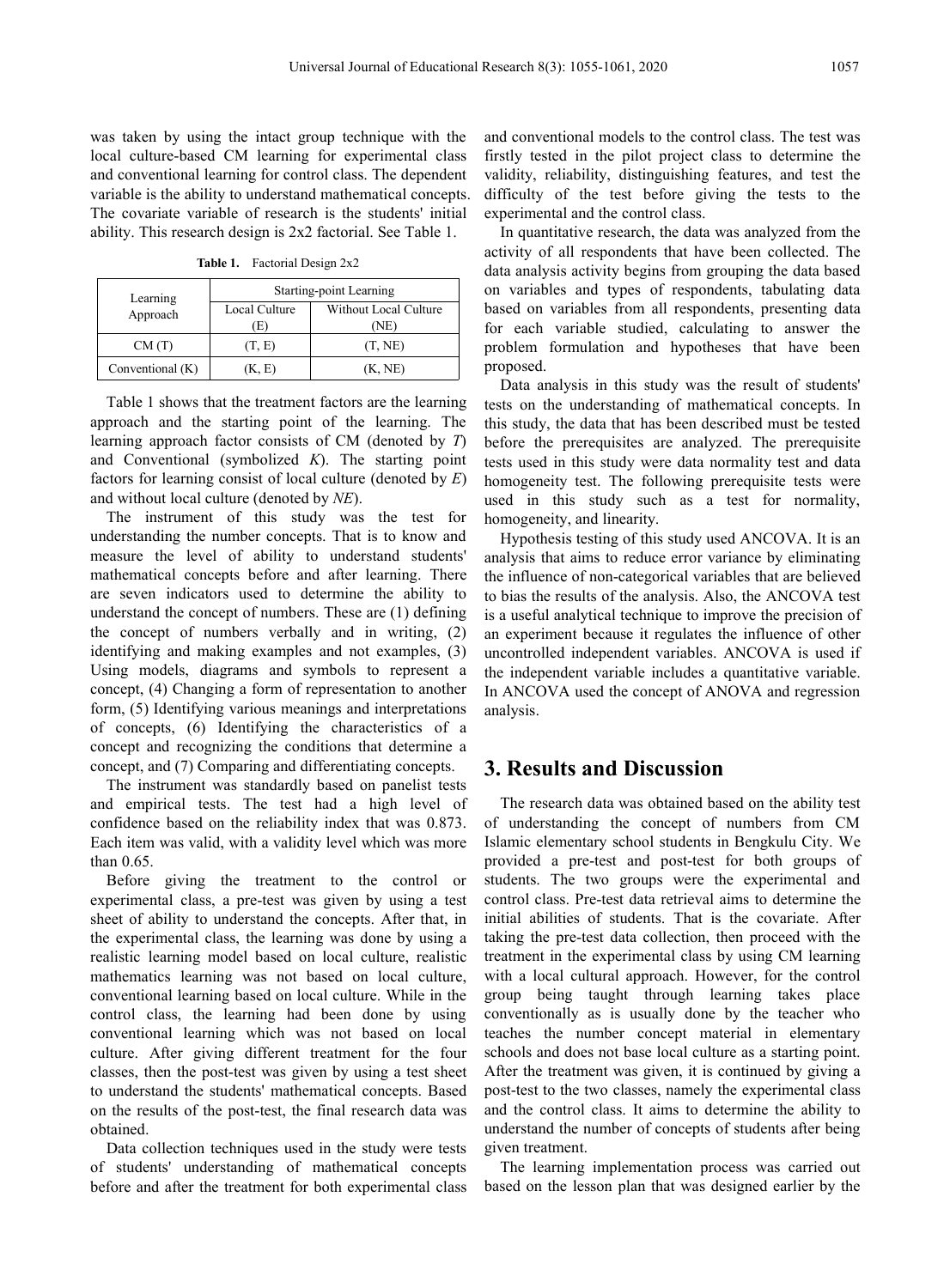researcher with CM learning of the local cultural approach for the experimental class, and conventional learning for the control class. Research data obtained in advance would be presented in descriptions form because the data obtained were raw. The data had the highest value, lowest value, mean, median, mode and standard deviation of each [Post-test (Control Group)<br>class for each variable. The following will describe the a. Lilliefors Significance Correction class for each variable. The following will describe the data obtained from the results of the pre-test and post-test problem-solving abilities and mathematical communication skills of students in the experimental and control class.

Prerequisite testing in conducting the test by using the ANCOVA test is that the data must normally be distributed and the data variance is homogeneous. Data normality test is used to determine whether the population data of the two variables is normally distributed or not. To analyze the normality test, the researchers used SPSS version 25 software. So, if the probability value> 0.05 then the population is normally distributed. The results of the normality test can be seen in Table 2.

**Table 2.** Test of Normality for Experiment Group

| Group                             | Kolmogorov-Smirnov <sup>a</sup> |    |       | Shapiro-Wilk     |    |       |
|-----------------------------------|---------------------------------|----|-------|------------------|----|-------|
|                                   | <b>Statistic</b>                | df | Sig.  | <b>Statistic</b> | df | Sig.  |
| Pre-Test Experiment CM-<br>Ethno  | 0.151                           | 29 | 0.137 | 0.879            | 29 | 0.572 |
| Post-Test Experiment CM-<br>Ethno | 0.145                           | 29 | 0.103 | 0.931            | 29 | 0.653 |

Based on Table 2, the normality test at a significant level of 5% in each sample for the group of experiments as follows: The pre-test score of understanding the mathematical concepts in the CM learning experimental group with the local cultural approach obtained the value of *p* (*sig*) *Kolmogorov-Smirnov* = 0.137 and *p* (sign) *Shapiro-Wilk* = 0.572. It states that a value of *p* (*sig*)> 0.05 then Ho is accepted, so it can be concluded that the data is taken from a normally distributed population. The post-test score of the ability to understand mathematical concepts in the CM learning experimental group with the local cultural approach obtained the value of *p* (*sig*)  $Kolmogorov-Smirnov = 0.103$  and p (*sig*) *Shapiro-Wilk* = 0.931. It shows that the value of  $p$  ( $sig$ ) > 0.05 then Ho is accepted, so it can be concluded that the data is taken from a normally distributed population.

Testing the normality of mathematical communication ability data and the ability to understand further mathematical concepts in the control class with conventional learning using the *Kolmogorov-Smirnov* and *Shapiro-Wilk* tests as shown in Table 3.

**Table 3.** Normality Text for Control Group Data

| Group                     | Kolmogorov-Smirnov <sup>a</sup> |    |       | Shapiro-Wilk |    |       |
|---------------------------|---------------------------------|----|-------|--------------|----|-------|
|                           | <b>Statistic</b>                | df | Sig.  | Statistic    | df | Sig.  |
| Pre-test (Control Group)  | 0.139                           | 29 | 0.191 | 0.875        | 29 | 0.427 |
| Post-test (Control Group) | 0.157                           | 29 | 0.198 | 0.837        | 29 | 0.756 |

Table 3 is the normality test at a significance level of 5% in each sample for the control group. The pre-test score of the ability to understand mathematical concepts in the control group of conventional learning models obtained the value of *p* (sign) *Kolmogorov-Smirnov* = 0.191 and p (*sig*) *Shapiro -Wilk* = 0.427. Because the value of  $p$  ( $sig$ ) > 0.05 then Ho is accepted, so it can be concluded that the data is taken from a normally distributed population. Post-test scores on the ability to understand mathematical concepts in the control group of conventional learning models obtained the value of *p* (*sig*) *Kolmogorov-Smirnov* = 0.198 and p (*sig*) *Shapiro-Wilk* = 0.756. Because the value of  $p$  (*sig*)  $> 0.05$  then Ho is accepted, so it can be concluded that the data is taken from a normally distributed population.

Next, we do a homogeneity test. It was aimed to find out whether the two classes used were homogeneous (the level of distribution of students' abilities in the two classes tested was the same). The data used are the results of the students' ability test. A homogeneity test is done to find out whether the data is homogeneous or not. Homogeneity test with Levene's test for similarity of variance as seen in Table 4.

**Table 4.** Levene's test of Equality of Error Variances a and a structure of the structure of the structure of the structure of the structure of the structure of the structure of the structure of the structure of the structure of the structure of the structure of the structure

| ÷    | $\sim$ |  |
|------|--------|--|
| 3572 |        |  |

Based on Table 4, it can be described that through the following pair of hypotheses:

- Ho:  $\sigma^2 = \sigma^2 = \sigma^2 = 3$
- Ha: besides Ho

Table 4 shows that that  $F = 3,573$  with  $df(1, 58)$  and  $p$ -value =  $0.321 > 0.05$ . It means that Ho was accepted. Thus, the average parameter of the ability to understand the concept of the two groups of sample data has the same/homogeneous variance.

We also do other prerequisite tests, namely linearity tests. That is to find out whether a variable has a linear relationship or not significantly. Linearity test results of the ability to understand mathematical concepts can be seen in Table 5.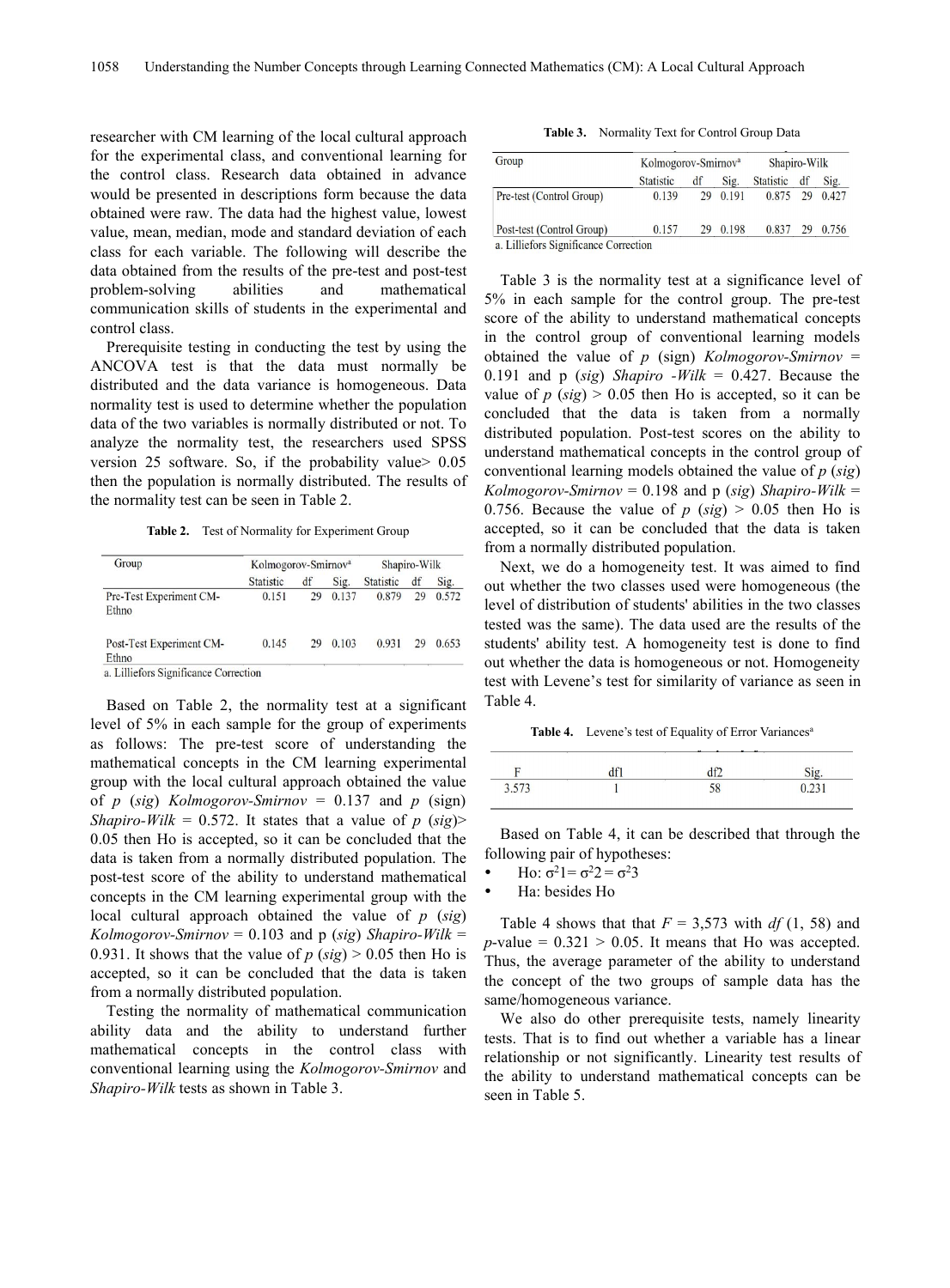**Table 5.** Test of Between-Subjects Effects

| Source                 | Type III Sum<br>of Squares | Df | Mean Square |         | Sig.  |
|------------------------|----------------------------|----|-------------|---------|-------|
| <b>Corrected Model</b> | 357,891                    |    | 178,946     | 3.4153  | 0.027 |
| Intercept              | 1,236,472                  |    | 1,236,472   | 23.5990 | 0.000 |
| Χ                      | 325,671                    |    | 325,671     | 6.2157  | 0.023 |
| B                      | 3.645                      |    | 3,645       | 0.0696  | 0.875 |
| Error                  | 2,986,524                  | 57 | 52,395      |         |       |

Based on the analysis of the data in Table 5, we can describe the regression alignment of the two treatment groups as follows.

Hypothesis Pair:

- Ho:  $(AB)$ ij X=0
- Ha: beside Ho

Table 5 shows that  $F = 0.0696$  with *df* (1, 75) and  $p$ -value =  $0.875 > 0.05$  which means Ho is accepted. It can be concluded that the regression coefficients of the two groups are homogeneous. It can be said that the two regression equations are parallel.

Based on the prerequisite test, the scoring ability of the concept of comprehension of numbers is homogeneous data, and the regression equations of the two sample groups are parallel. Therefore, the analysis of covariance data on the ability to understand mathematical concepts can be continued.

Next, we do a hypothesis test. Based on the score data of the ability to understand the concept of numbers, the test with covariance analysis is presented in Table 6.

**Table 6.** Test of Test of Between-Subjects Effects

| Source             | Type III Sum<br>of Squares | Df | Mean Square | F                 | Sig.  |
|--------------------|----------------------------|----|-------------|-------------------|-------|
| Corrected<br>Model | 1327                       | 2  | 663.50      | 9.5167            | 0.000 |
| Intercept          | 9265                       |    |             | 9.265.00 132.8900 | 0.000 |
| A                  | 678.29                     |    | 678.29      | 9.7289            | 0.090 |
| B                  | 335.32                     |    | 335.32      | 4.8096            | 0.016 |
| Error              | 3974                       | 57 | 69.72       |                   |       |

Based on Table 6, it can be described as follows. Fo  $(A)$  $= 9.7289$  with  $df = (1, 57)$  and *p*-value  $= 0.090 \le 0.05$ , which means Ho is rejected. We can conclude that there is a linear effect of the covariate (initial ability) on the ability of students to understand the concept of learning in CM learning with a local cultural approach. Fo  $(B)$  = 4.8096, *df* (1, 57) and *p*-value = 0.016 <0.05. That also Ho was rejected. Thus there is the influence of CM learning with a local cultural approach to the ability to understand number concepts.

To determine the difference in influence between the two approaches, further testing is carried out as follows. See Table 7.

**Table 7.** Parameter Estimates

| <b>Parameter</b> | в      | Std.<br><b>Error</b> |       | Sig.  |
|------------------|--------|----------------------|-------|-------|
| Intercept        | 39,765 | 4,126                | 9.638 | 0.000 |
| $[A=1.00]$       | 17,865 | 2.147                | 8.321 | 0.000 |

Based on Table 7, the t-test with  $t = 8,321$  and *p*-value  $= 0.00 \le 0.05$  which means that Ho is rejected. Thus the average score of number concept understanding ability for students who was taught with high CM learning higher than the students who was taught with conventional learning models after controlling students' initial abilities.

**Table 8.** Parameter Estimates

| <b>Parameter</b> | в      | Std.<br><b>Error</b> |       | Sig.  |
|------------------|--------|----------------------|-------|-------|
| Intercept        | 27,421 | 4.765                | 5.755 | 0.000 |
| $[B=1.00]$       | 18,537 | 3,037                | 6.104 | 0.000 |

Based on Table 8. t-test with  $t = 6.104$  and *p*-value =  $0.000 < 0.05$ , also means that Ho is rejected. We can conclude that the mean ability to understand number concepts for students who are given local culture-based material is higher than students who are given material not based on local culture after controlling for initial abilities.

The results of the study provide an excellent picture of the ability to understand concepts for students who were taught with a local culture-based CM approach. That is to support the results of previous studies, the CM learning approach is effective for improving mathematical understanding [15][24]. It is a realistic mathematical approach by utilizing local contextual and cultural problems as its starting point. The ability to understand mathematical concepts for students who were taught with realistic mathematics learning approaches is higher than those who were taught with direct instruction when two groups of students are given material oriented to local culture (ethnomathematics) [25][26]. The same thing happened to improve mathematical problem solving [18] [12], also for mathematical communication [17], concept understanding  $[25]$ . Thus, we believe that the CM learning approach that is oriented towards local culture (ethnomathematics) has a positive effect on improving understanding of mathematics, especially the concept of numbers. Also, we believe that learning CM based on local culture (ethnomathematics) can improve mathematical abstraction abilities [27][28], improvement  $level$   $[29][30][31]$ , mathematical representation [32] and problem-solving [33][34]. These are important mathematical abilities.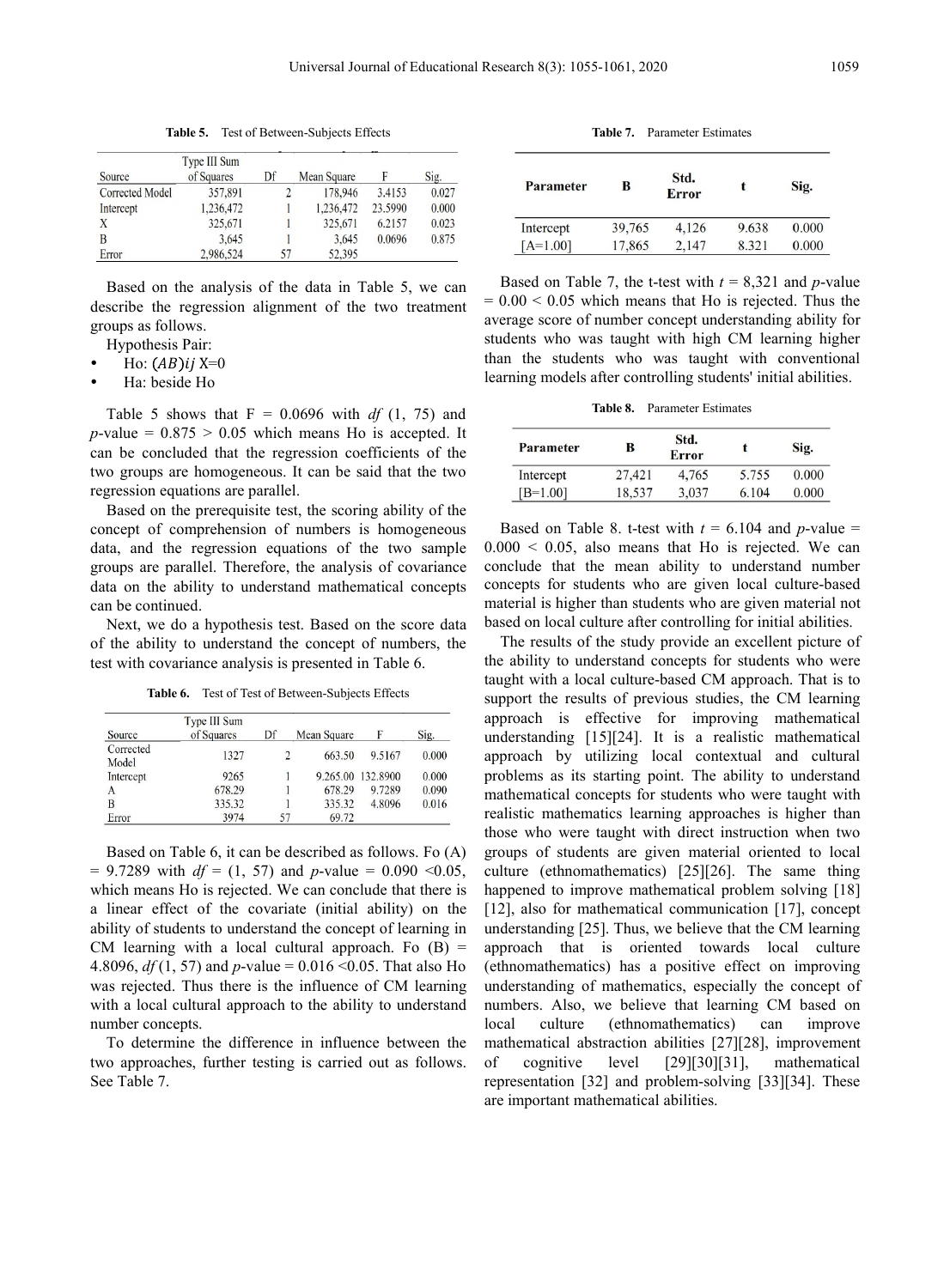#### **4. Conclusions**

This research concludes that there is a linear effect of the covariate (initial ability) on the ability of students to understand the concepts of learning in CM learning with a local cultural approach. Second, there is the influence of CM learning with the approach of local cultural approaches to the ability to understand number concepts. Furthermore, the mean ability to understand number concepts for students taught with higher CM learning than students taught with conventional learning than models after controlling students' initial abilities. Also, the mean ability to understand number concepts for students who were given local culture-based material was higher than students who were given material not based on local culture after controlling for initial abilities. Finally, we suggest mathematics education experts develop a model of local culture-based mathematics learning in the CM.It is a learning model that has a positive impact on Conf. Ser., vol. 1088, 2018. mathematical ability.

# **Acknowledgments**

We are very grateful to the leadership of the Faculty of Teacher Training and Education-Bengkulu University, the Al-Fida Bengkulu Foundation, and experts who have supported this research.

### **REFERENCES**

- [1] S. Suharto and W. Widada, "The Students ' Anxiet y in Facing the Mathematical National Exams," Adv. Soc. Sci. Educ. Humanit. Res., vol. 253, no. Aes 2018, pp. 123–124, 2019.
- [2] K. Gravemeijer, Developing Realistic Mathematics Education. Utrecht: Freudenthal Institute, 1994.
- [3] G. Lappan et al., Getting to know Connected mathematics. New Jersey: Prentice Hall, 2002.
- [4] Anonimous, "College of Natural Science Connected Mathematics Project," Michigan State University. https://connectedmath.msu.edu/the-math/math-goals-by-un it/. 2019.
- [5] M. Rosa and D. C. Orey, "Ethnomathematics: the cultural aspects of mathematics," Rev. Latinoam. Etnomatemática, vol. 4, no. 2, pp. 32–54, 2011.
- [6] D. Herawaty, W. Widada, T. Novita, L. Waroka, and A. N. M. T. Lubis, "Students' metacognition on mathematical problem solving through ethnomathematics in Rejang Lebong, Indonesia," J. Phys. Conf. Ser., vol. 1088, 2018.
- [7] D. Herawaty, W. Widada, K. Umam, Z. Nugroho, A. Falaq, and D. Anggoro, "The Improvement of the Understanding of Mathematical Concepts through the Implementation of Realistic Mathematics Learning and Ethnomathematics," Adv. Soc. Sci. Educ. Humanit. Res. Vol. 295, vol. 295, no.

ICETeP 2018, pp. 21–25, 2019.

- [8] U. D'Ambrosio, "From Mathematics Education and Society to Mathematics Education and a Sustainable Civilization," Portland, Oregon, United States Proc. Eighth Int. Math. Educ. Soc. Conf., vol. 2, no. June, 2015.
- [9] N. Syafriafdi, A. Fauzan, I. M. Arnawa, S. Anwar, and W. Widada, "The Tools of Mathematics Learning Based on Realistic Mathematics Education Approach in Elementary School to Improve Math Abilities," Univers. J. Educ. Res., vol. 7, no. 7, pp. 1532–1536, 2019.
- [10] E. Phillips, "Connected Mathematics Project," Educ. Dev. Center, Inc., 2003.
- [11] R. Eddy and T. Berry, "The Effects of Connected Mathematics Project 2 on Student Performance: Randomized Control Trial." 2008.
- [12] W. Widada, D. Herawaty, and A. N. M. T. Lubis, "Realistic mathematics learning based on the ethnomathematics in Bengkulu to improve students' cognitive level," J. Phys.
- [13] W. Widada, "Sintaks Model Pembelajaran Matematika Berdasarkan Perkembangan Kognitif Peserta Didik," J. Pendidik. Mat. Raflesia, vol. 1, no. 2, pp. 163–172, 2016.
- [14] A. Kleinman, "The Role of Culture," Br. J. Psychiatry, vol. 151, pp. 447–454, 1987.
- [15] IES, "WWC Intervention Report Connected Mathematics Project (CMP )," Prim. Math. Inst. Educ. Sci., no. February, pp. 1–26, 2017.
- [16] J. S. Cain, "An Evaluation of the Connected Mathematics Project," J. Educ. Res., vol. 95, no. 4, 2002.
- [17] W. Widada, D. Herawaty, D. Yanti, and D. Izzawati, "The Student Mathematical Communication Ability in Learning Etnomathematics Orieted Realistic Mathematics," Int. J. Sci. Res., vol. 7, no. 9, pp. 881–884, 2018.
- [18] W. Widada, D. Herawaty, A. Falaq, D. Anggoro, A. Yudha, and M. K. Hayati, "Ethnomathematics and Outdoor Learning to Improve Problem Solving Ability," Adv. Soc. Sci. Educ. Humanit. Res. Vol. 295, vol. 295, no. ICETeP 2018, pp. 13–16, 2019.
- [19] K. François, "The Role of Ethnomathematics within Mathematics Education," Cent. Log. Philos. Sci. Free Univ. Brussels, no. December, pp. 1517–1526, 2010.
- [20] C. Stathopoulou, P. Kotarinou, and P. Appelbaum, "Ethnomathematical research and drama in education techniques: developing a dialogue in a geometry class of 10th grade students," Rev. Latinoam. Etnomatemática, vol. 8, no. 2, pp. 105–135, 2015.
- [21] R. A. Bishop, N. Iudians, and E. Partly, "Ethnomathematics" and its Practice," vol. 2, pp. 23–25, 1994.
- [22] W. Zhang and Q. Zhang, "Ethnomathematics and Its Integration within the Mathematics Curriculum," J. Math. Educ. © Educ. All, vol. 3, no. 1,pp. 151–157, 2010.
- [23] W. Widada, Pendekatan Pembelajaran Matematika Berbasis Masalah. Surabaya: Unipa Press, 2004.
- [24] W. Widada, "Proses Pencapaian Konsep Matematika